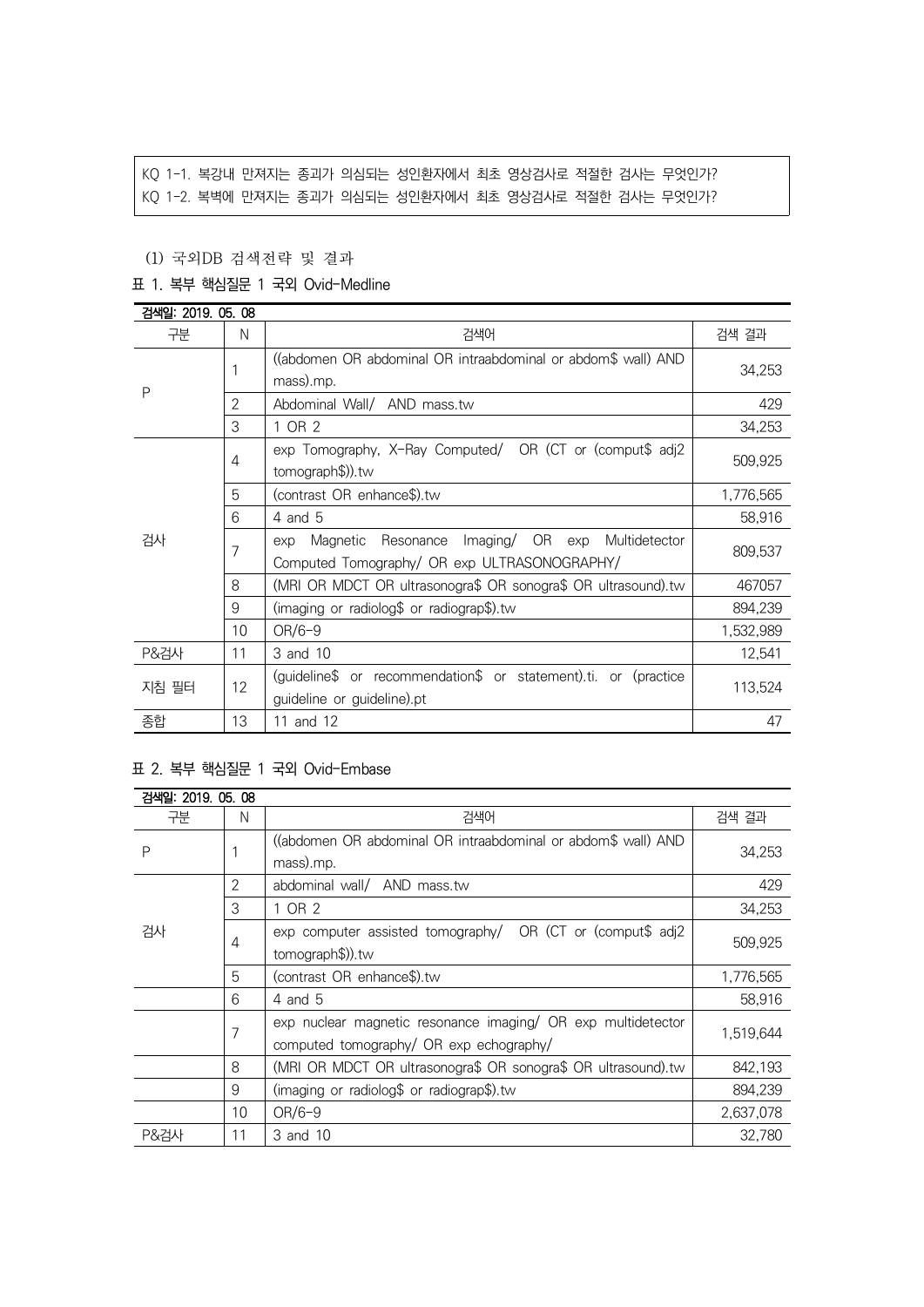| 검색일: 2019, 05, 08 |    |                                                                                                                                |         |  |
|-------------------|----|--------------------------------------------------------------------------------------------------------------------------------|---------|--|
| 구부                | N  | 검색어                                                                                                                            | 검색 결과   |  |
| 지침필터              | 12 | (guideline\$ or recommendation\$ or statement).ti. not (letter or<br>editorial or conference paper or conference abstract).pt. | 115.205 |  |
| 종합                | 13 | 11 and 12                                                                                                                      | -53     |  |

# 표 3. 복부 핵심질문 1 국외 GIN

| 2019. 05. 08<br>검색일: |                |          |  |  |
|----------------------|----------------|----------|--|--|
| M                    | 검색어            | ᆊᄉ<br>=- |  |  |
|                      | abdominal mass | -        |  |  |

# 국내DB 검색전략 및 결과

# 표 4. 복부 핵심질문 1 국내 문헌DB

| 검색일: 2019. 05. 08 |   |                                        |                |    |
|-------------------|---|----------------------------------------|----------------|----|
| 검색 사이트            | N | 검색어                                    | 관련             | 비고 |
|                   |   |                                        | 문헌             |    |
| 1.KoreaMed        |   | abdominal mass and guideline [ALL]     | 0              |    |
|                   | 2 | abdominal wall and recommendation[ALL] | 0              |    |
|                   | 3 | 소계                                     | 0              |    |
|                   | 4 | 단순중복 제거 후                              | 0              |    |
| 2.KMBASE          |   | ([ALL=복부 종괴] AND [ALL=지침])             | 2              |    |
|                   | 2 | ([ALL=복부 종괴] AND [ALL=권고])             | 0              |    |
|                   | 3 | ([ALL=복부 종괴] AND [ALL=가이드라인])          | $\Omega$       |    |
|                   | 4 | 소계                                     | 2              |    |
|                   | 5 | 단순중복 제거 후                              | $\mathfrak{D}$ |    |

# 표 5. 복부 핵심질문 1 국내 진료지침DB

| 검색사이트 | Ν               | 지침 제목             | 연도 | 개발학회 |
|-------|-----------------|-------------------|----|------|
| KoMGI |                 | 검색결과 없음<br>$\ast$ |    |      |
|       | $\sqrt{2}$<br>- | 0건)<br>소계         |    |      |